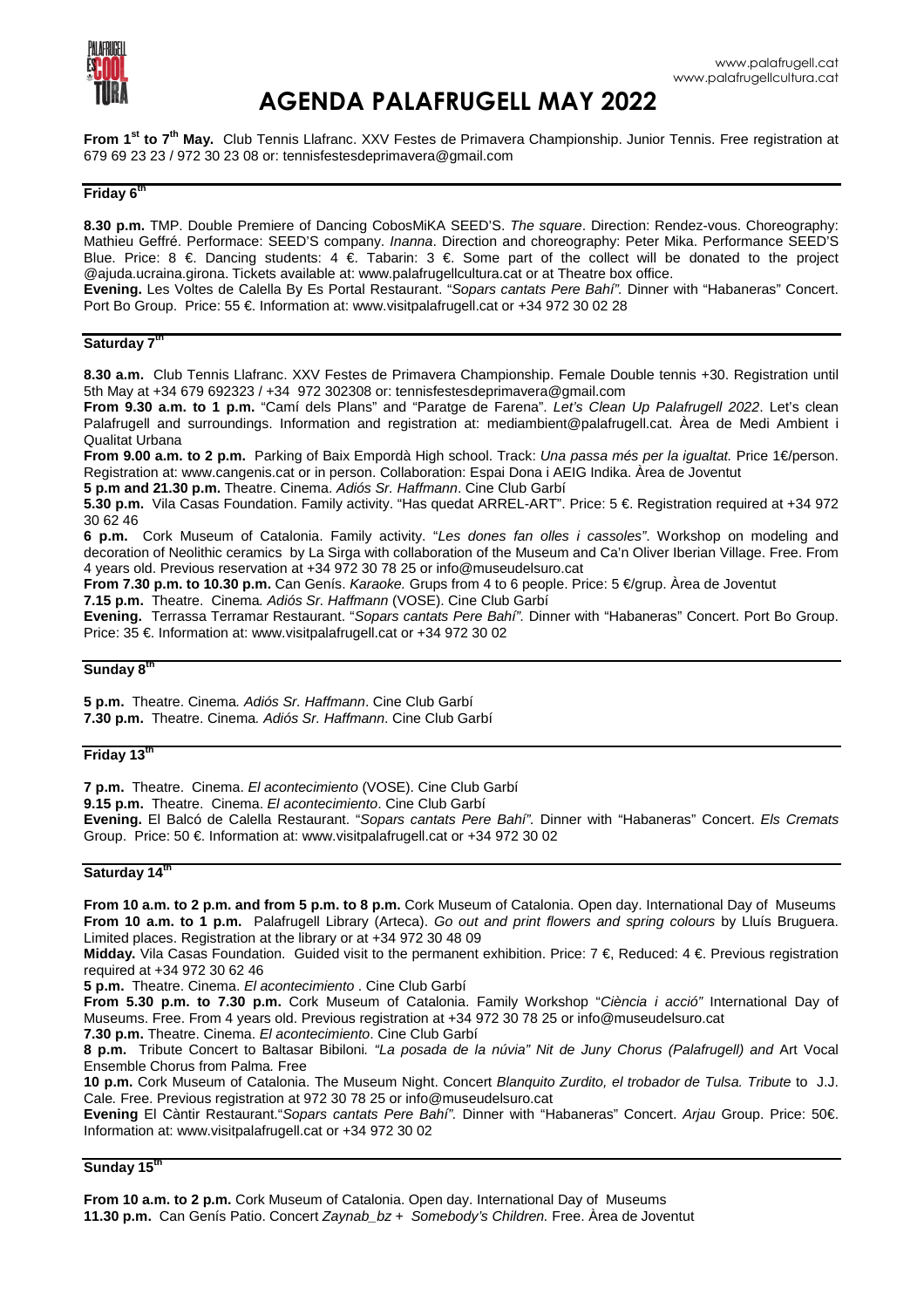

## **AGENDA PALAFRUGELL MAY 2022**

**Midday.** Sant Sebastià Lighthouse watchtower**.** Poetry reading and speaking with the artist Ton Armengol and guided visit to the Exhibition "Nau<sub>s</sub>fragi<sub>l</sub>s". Activity included on the entrance price. Previous registration required at +34 972 30 78 25 or info@museudelsuro.cat. Exhibition opened until 18<sup>th</sup> September. **5 p.m and 7.30 p.m.** Theatre. Cinema. El acontecimiento. Cine Club Garbí

## **Friday 20 th**

**7 p.m.** Theatre. Cinema. Downton Abbey - Una nueva era (VOSE). Cine Club Garbí **8 p.m.** Cork Museum of Catalonia. Audiovisual "Alpinisme a la Cordillera Blanca" by Marc Rovira and Josep Roset. **21.30 h.** TMP. Cinema. Downton Abbey - Una nueva era. Cine Club Garbí

#### **Saturday 21st**

**8.30 a.m.** Club Tennis Llafranc. XXV Festes de Primavera Championship. Female Padel. Registrarion until 18th May ns al at +34 679 69 23 23 / +34 972 30 23 08 or: tennisfestesdeprimavera@gmail.com

**Midday**. Vila Casas Foundation. Guided visit to the permanent exhibition. Price: 7 €, reduced: 4 €. Previous registration at: +34 972 30 62 46

**Midday.** Dorothy's Garden at Cap Roig Botanical Gardens. Aventures d'Aigua dolça i salada by Albert Quintana. Family activity. Tickets available at Cap Roig Botanical Gardens website or at the tickets office the same day. Information: Cap Roig Botanical Gardens: +34 972 61 45 82 or icaproig@magmacultura.com

**6 p.m.** Theatre. Family show: Tomas Sawyer Detectiu. By Lazzigags Price: 6 €. Tickets at: www.palafrugellcultura.cat and the Theatre ticket office. La Xarxa

**9 p.m.** La Bòbila. Dinner presentation of the "Carroussel Costa Brava 2022" 60es Festes de Primavera

#### **Sunday 22nd**

**5 p.m. and 7.30 p.m.** Theatre. Cinema. Downton Abbey - Una nueva era. Cine Club Garbí

## **Friday 27<sup>th</sup>**

**7 p.m.** Theatre**.** Cinema. Maigret. Cine Club Garbí

**10 p.m.** Show with lights and drones. Flock Drone Art. Free. 60 Festes de Primavera

**Evening.** Hostal La Llagosta Restaurant. "Sopars cantats Pere Bahí". Dinner with "Habaneras" Concert. Els Cremats Group. Price: 50 €. Information at: www.visitpalafrugell.cat or +34 972 30 028

#### **Saturday 28 th**

**Midday.** Arteca Space at the Library. Collective Exhibition PrimARTvera - Reduïm, reutilitzem, reciclem. Until the 23rd of July.

**5.30 p.m.** Theatre Cinema. Maigret. Cine Club Garbí

**7 p.m.** Cork Museum of Catalonia. Opening of the Exhibition "Esquenes" by Rosa Aguiló. Commented visit wth the artist and curator of the exhibition. Free: All publics. Previous registrarion required at +34 972 30 78 25 or info@museudelsuro.cat

**7.15 p.m.** Theatre. Cinema. Maigret (VOSE). Cine Club Garbí

**21.30 h.** Theatre. Cinema. Maigret. Cine Club Garbí

**Evening.** Centre Fraternal Restaurant. "Sopars cantats Pere Bahí". Dinner with "Habaneras" Concert. Neus Mar. Price: 35 €. Information at: www.visitpalafrugell.cat or +34 972 30 028

#### **Sunday 29 th**

**8 a.m.** Els Ametllers. XXXVI Marxa de la Garoina. March. Information at: www.aepalafrugell.org. Agrupació Excursionista de Palafrugell.

**5.30 p.m. and 7.30 p.m.** Theatre. Cinema. Maigret. Cine Club Garbí

#### **EXHIBITIONS**

#### **Space Arteca. Library.**

- Exhibition The Illustrated Life of Camille Claudel. From April  $9<sup>th</sup>$  to May 21<sup>st</sup>
- $\triangleright$  Collective Exhibition PrimARTvera Reduïm, reutilitzem, reciclem. Until the 23<sup>rd</sup> of July

#### **Cork Museum of Catalonia**

- ▶ Schedule: Tuesday to Friday from 10 a.m. to 1 p.m. and from 4 p.m. to 7 p.m. Saturdays from 10 a.m. to 2 p.m. and from 5 p.m. to 8 p.m. Sundays and holidays from 10 a.m. to 2 p.m. Mondays closed.
- Exhibition The Neolithic revolution. La Draga, the village of wonders. Until May  $22^{nd}$ .
- Exhibition Esquenes. Rosa Aquiló. From  $28<sup>th</sup>$  of May until 24<sup>th</sup> of July 2022
- Exhibition Design and prototypes of cork. Elisava for the Catalan Cork Institute. Until May 15<sup>th</sup>